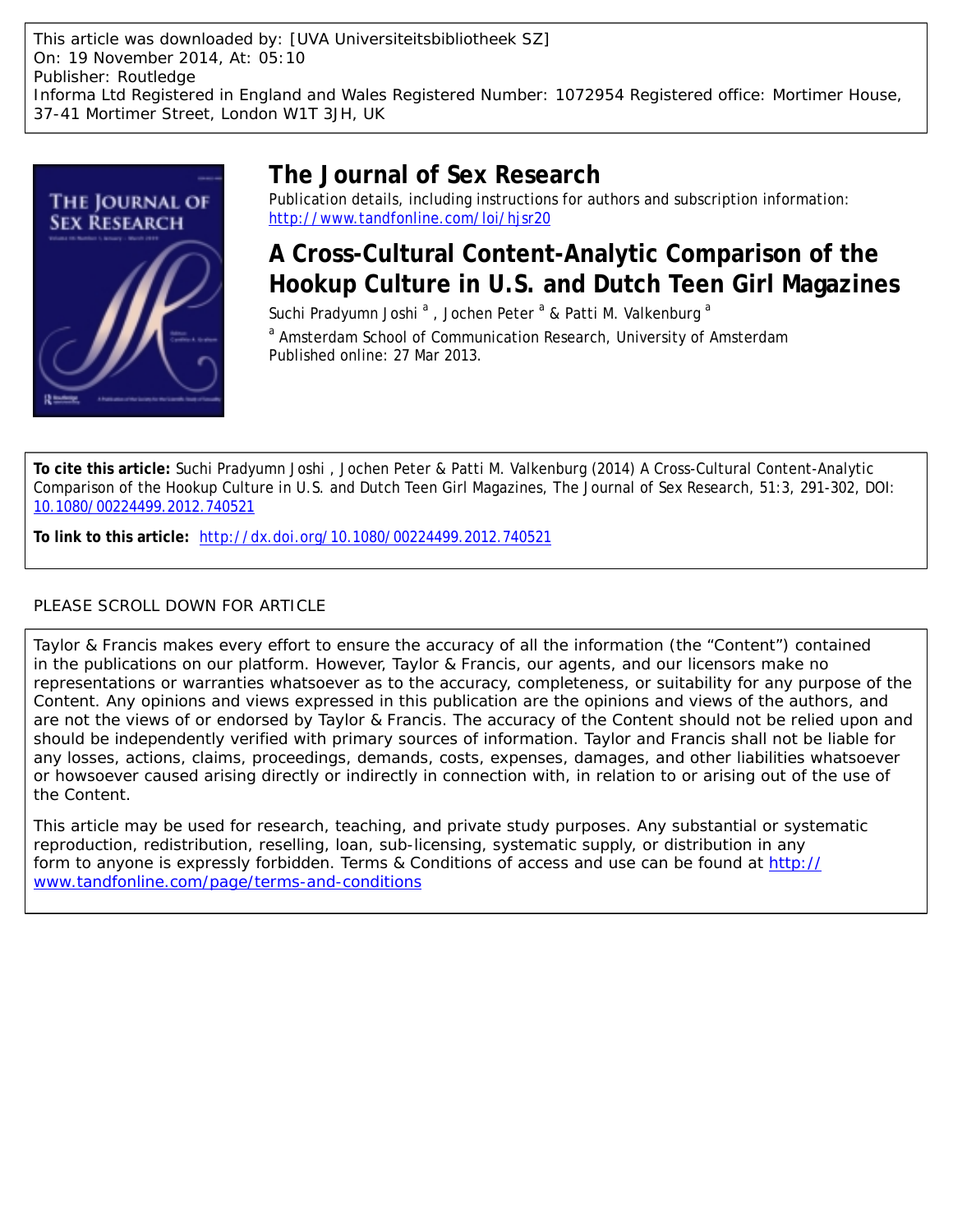

## A Cross-Cultural Content-Analytic Comparison of the Hookup Culture in U.S. and Dutch Teen Girl Magazines

Suchi Pradyumn Joshi, Jochen Peter, and Patti M. Valkenburg

Amsterdam School of Communication Research, University of Amsterdam

This quantitative content analysis investigated the hookup culture in U.S. and Dutch teen girl magazines. Using Hofstede's cultural dimension of masculinity  $/$  femininity, the hookup culture (i.e., the relational context of sex, emotional context of sex, specific sexual activities, and contraceptives) was examined in 2,496 stories from all 2006 through 2008 issues of the three most popular U.S. (i.e., Seventeen, CosmoGirl! U.S. edition, and Teen) and Dutch teen girl magazines (i.e., Fancy, CosmoGirl! Netherlands edition, and Girlz!). Regarding the relational context of sex, stories about casual sex occurred more often in U.S. magazines, and Dutch magazines focused more on committed sex. Dutch magazines also emphasized sex within the emotional context of love more often than did U.S. magazines. In terms of sexual activities, coital sex was mentioned more often in U.S. coverage, while petting was mentioned more frequently in Dutch coverage. Condoms were covered more positively in U.S. magazines than in Dutch magazines. Overall, the hookup culture seems to be more visible in U.S. magazines for the occurrence of casual sex and lack of love stories, whereas it does not emerge in Dutch magazines due to the presence of committed sex and love-related articles.

The exploration of romantic relationships is an important developmental component of adolescence (e.g., Manning, Giordano, & Longmore, 2006; Sullivan, 1953). During this time, most young people engage in their first sexual experiences (Kaiser Family Foundation, 2003). Previous research has indicated that threefourths of teenagers in the United States have sex for the first time within a committed romantic relationship (e.g., Elo, King, & Furstenburg, 1999). However, the most recent research reveals that first sexual encounters are becoming more casual, with boys being more likely than girls to have their first sexual experiences with acquaintances or with girls that they are ''just dating'' (Diamond & Savin-Williams, 2008). In terms of subsequent sexual relations, more than three-fifths of sexually active U.S. teens eventually engage in sex within a more casual context, where relational bonding and love are not necessarily present (Manning, Longmore, & Giordano, 2005). These casual sexual relations can range anywhere from a one-time encounter to an ongoing sexual relationship with a friend (Wentland & Reissing, 2011). In fact, a substantial portion of casual sexual relations are occurring in the context of friendships (Manning et al., 2006; Owen & Fincham, 2011).

In response to this profound change in U.S. young people's sexual relations, several scholars as of late have pointed to the emergence of a ''hookup culture'' in the United States (e.g., Bogle, 2008; Heldman & Wade, 2010; Stinson, 2010). In a hookup culture, the predominant form of engaging in sexual relations is the hookup—that is, the act of having sex with a partner on casual terms and outside of a committed romantic relationship (Grello, Welsh, & Harper, 2006; Stinson, 2010). While hooking up as a relational form of sex among young people is not new (Armstrong, England, & Fogarty, 2009; Bogle, 2008; Heldman & Wade, 2010), scholars tend to agree that the increasingly normative character of casual sex among U.S. young people today marks the move from hooking up as a subcultural practice to hooking up as today's sexual mainstream culture in the United States (Bogle, 2008; Heldman & Wade, 2010; Stinson, 2010).

One reason often cited for the emergence of a hookup culture is the portrayal of sexual relations in the media (Heldman & Wade, 2010; Mansson & Lofgren-Martenson, 2007). For instance, Mansson and Lofgren-Martenson (2007) have suggested that young people may learn a particular script from sexual media content in which a committed relationship and emotional bonding are no longer necessary prerequisites to sex. While there remains an ongoing debate as to whether media

The authors would like to thank Marleen Klaassen for her help during data collection.

Correspondence should be addressed to Suchi Pradyumn Joshi, Amsterdam School of Communication Research, University of Amsterdam, Kloveniersburgwal 48, Amsterdam, Netherlands 1012 CX. E-mail: sjoshi917@gmail.com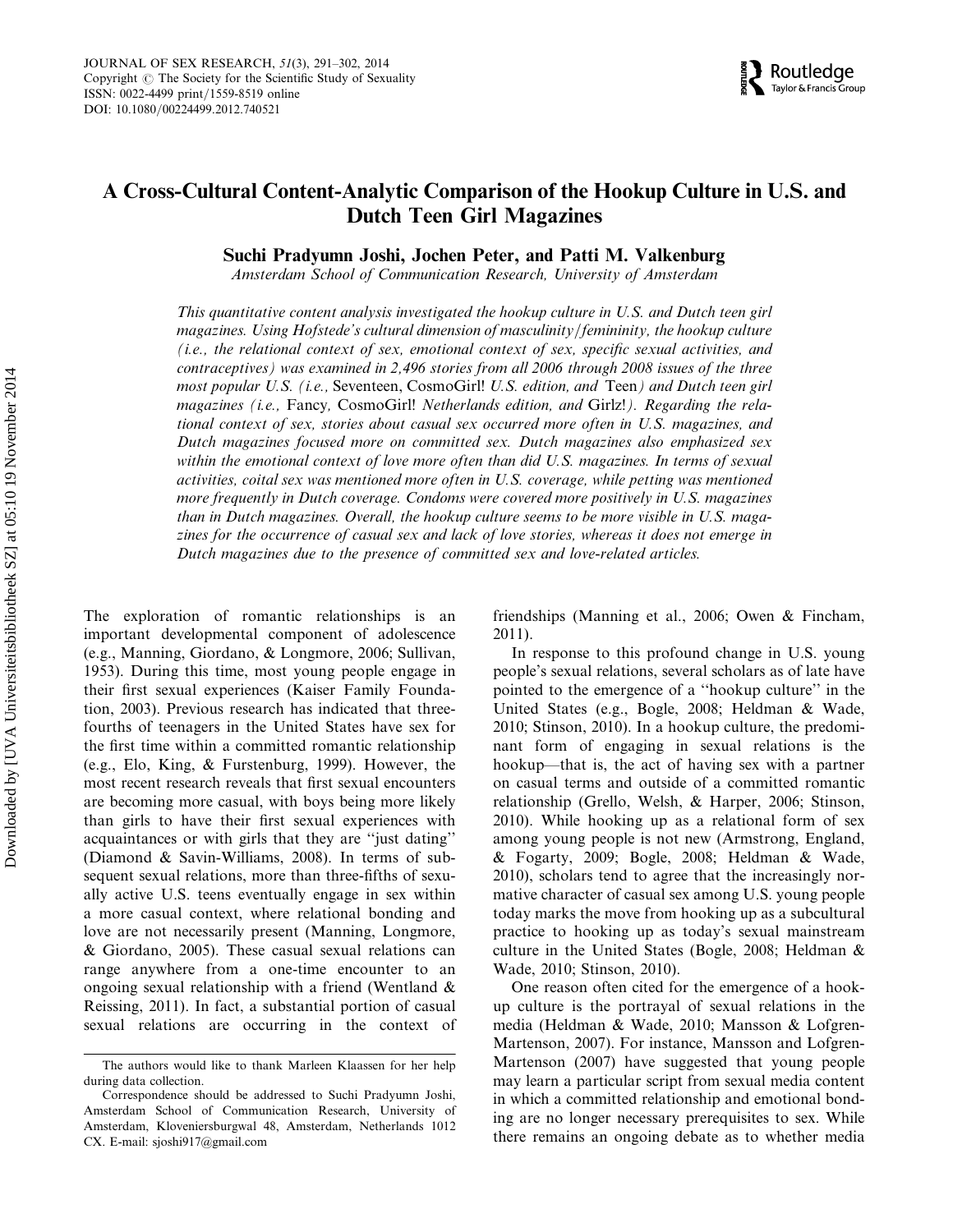is a reflection of society or if media shapes society, it is striking that we have little up-to-date knowledge about the frequency with which casual sex is featured in the media. In fact, few studies have investigated whether casual sex is portrayed in the media—and more specifically in media that are targeted to teenagers, such as teen magazines. This lack of research is surprising considering that casual sex is not limited only to college students and young adults; it also occurs among teenagers (e.g., Grello et al., 2006; Levinson, Jaccard, & Beamer, 1995; Manning et al., 2005; Manning et al., 2006). Therefore, to fill this research gap, the first goal of this study was to analyze the extent to which a hookup culture is present within teen magazines.

A second shortcoming in research on the hookup culture is that it is focused almost exclusively within a Western cultural context, specifically that of the United States. As a result, much of the reasoning in the literature is influenced by a U.S. approach to sexuality (Bogle, 2008; Heldman & Wade, 2010; Stinson, 2010) and is not culturally sensitive or culturally aware. It has been previously acknowledged that anything related to sex and sexuality is affected by cultural factors (Ford & Beach, 1951; Gagnon & Simon, 1973). Consequently, findings that have been established in the United States may not apply to another country, even if it is another Western country. Therefore, cross-cultural research is considered an ''essential antidote to naive universalism'' (Gurevitch & Blumler, 1990, p. 308) and an important ''escape from ethnocentrism'' (Dogan & Pelassy, 1984, p. 5). Most important, cross-cultural research not only helps establish differences between cultures but also helps explain them through the substantive factors in which cultures differ (Przeworski & Teune, 1970). Thus, the second goal of this study was to investigate teen magazine coverage of the hookup culture from a crossnational comparative perspective, as findings from the United States may not be generalizable to other Western countries.

To address these two goals, we focused the present study on how U.S. and Dutch teen girl magazines cover issues related to casual sex. As will be outlined later, the United States and the Netherlands lend themselves well to a meaningful cross-cultural comparison. These two countries are both postindustrialized Western countries that are similar in many respects (Hofstede, 1998, 2001) but differ substantially in how sex in general and adolescent sexuality in particular are approached (Hofstede, 1998; Schalet, 2000, 2011a). We contentanalyze teen magazines for several reasons. First, almost six out of every ten teenagers read teen magazines, making them one of the most popular media consumed by teenagers today (Nielsen Report, 2009; Roberts & Foehr, 2004). Second, teen magazines are known to address sexual issues more directly and in depth than other media do (Ward, 2003). Third, because the content in teen magazines is specifically targeted at a

teenage audience, they are acknowledged as having an important influence on their sexual socialization (e.g., American Psychological Association, 2007; Berne & Huberman, 2000; Daves, 1995; Durham, 1996, 1998; Garner, Sterk, & Adams, 1998). We focused on teen girl magazines not only for their popularity but also because previous research has indicated that profound changes in young people's sexuality can be attributed to changes in female sexual behavior (Kim & Ward, 2004; Robinson, Ziss, Ganza, Katz, & Robinson, 1991; Scott, 1998). Some scholars have suggested that this may apply to the hookup culture as well (Heldman & Wade, 2010). Consequently, a content analysis of teen girl magazines may inform research about the emergence of a hookup culture. Throughout this present study, we use the term hookup culture as an analytical concept and do not imply that (young) people who engage in casual sex are wrong morally or otherwise.

#### The Hookup Culture and Its Coverage

There is a general consensus that the emergence of a hookup culture, at least in the United States, can be described by changes along two indicators, namely the relational context of sex and the emotional context of sex (Bogle, 2008; Heldman & Wade, 2010; Stinson, 2010). The relational context of sex refers to whether sex takes place within a committed or noncommitted (i.e., casual) relationship. The emotional context of sex refers to whether affection and love are present or absent when people engage in sex. In addition to these two indicators, Heldman and Wade (2010) have recently added two more indicators to the description of a hookup culture: the specific sexual activities involved when hooking up and the use of contraceptives (or lack thereof). As described in the next sections, these four indicators have been studied to some extent in teen magazines—but primarily in coverage in the United States.

#### Relational Context of Sex

In a hookup culture, the dominant relational context of sex is of a casual nature. Casual sexual encounters involve people engaging in oral sex, anal sex, or coital sex with someone they are not dating or in a romantic relationship with. Moreover, there is an understanding that no commitment is involved and that none should be expected from either partner (Fielder & Carey, 2010; Owen, Rhoades, Stanley, & Fincham, 2010). Casual sex can take place as a one-time occurrence or can occur multiple times with the same partner, but the premise of no commitment remains intact (Heldman & Wade, 2010).

Past content analyses of U.S. and Dutch teen magazines have focused on sex-related topics such as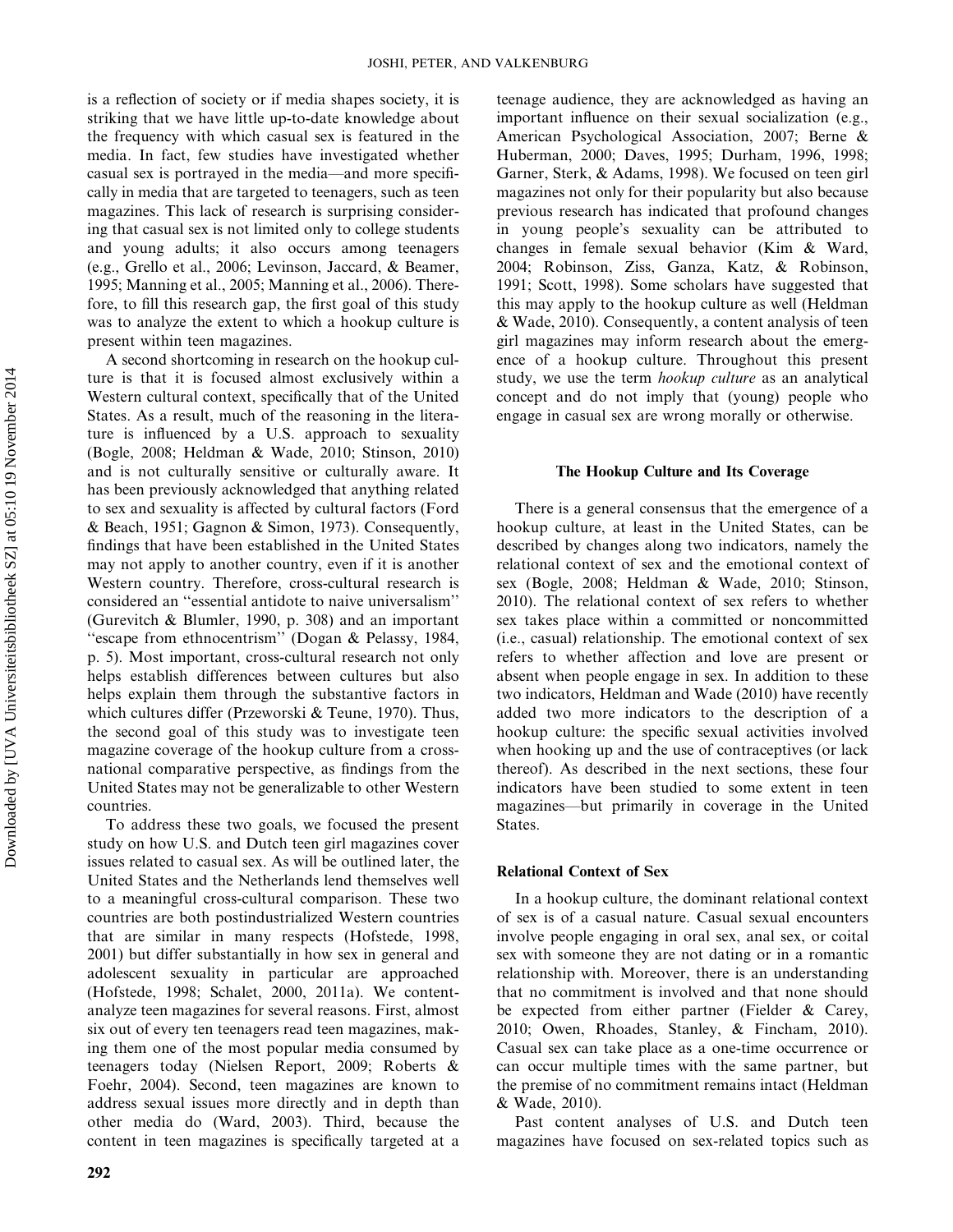virginity, pregnancy, prevention of sexually transmitted infections (STIs), sexual danger, and sexual pleasure (Carpenter 2001; Hust, Brown, & L'Engle, 2008; Joshi, Peter, & Valkenburg, 2011a, 2011b); however, very few studies to date have analyzed content about the relational context of sex (i.e., casual and committed sex) within teen magazines. A content analysis by Taylor (2005) on U.S. ''lad magazines'' found that the most common relational context of sex in these magazines was serious dating relationships, but the next most common was sex with strangers (i.e., a form of casual sex). Similarly, Carpenter (1998) investigated the relational context of sex within the U.S. teen girl magazine Seventeen from the years 1974 to 1994 and found that committed sex generally occurred more frequently than casual sex; however, there was a steady increase in casual sex stories from 1974 to 1994. Casual sex did not occur at all in the sex-related stories from 1974, occurred in 3.4% of the stories mentioning sex in 1984, and was identified in 13% of the sex stories from 1994 (Carpenter, 1998). This rise in casual sex–related stories over the years that Carpenter (1998) identified in her study suggests teen girl magazines from today may depict even more casual sex stories than previous years.

#### Emotional Context of Sex

Regarding the emotional context of sex, love is typically not present between sexual partners in a hookup culture. Accordingly, nine out of ten young people report that their main motivation for hooking up is physical pleasure (Garcia & Reiber, 2008). However, other research has found that the potential of forming a committed relationship and an emotional bond over time with a casual sex partner may also be a reason to engage in casual sex (Armstrong et al., 2009; Bogle, 2008). Thus, while most hookups are thought of as "no strings attached" encounters, they may turn into another way of starting a committed loving relationship (Heldman & Wade, 2010).

The emotional context of sex (i.e., the presence or absence of love) has rarely been explored in content analyses of teen magazines. Carpenter's (1998) study is one of the only content analyses to date that has investigated the topic of love. In Seventeen magazine, from 1974 to 1994, sex depended on the presence of love. For instance, one article from the February 1994 issue of Seventeen claimed that ''all kinds of sexual activity are more enjoyable when you're in a loving, trusting, committed relationship'' (Carpenter, 1998, p. 64). Similarly, a content analysis by Jackson (2005b) of letters written to an advice column of a teen magazine between the years of 1997 and 2002 found that sex within a love relationship was consistently promoted in the coverage. These findings suggest that love is an important aspect of teen magazine coverage of sex. However, these findings are from the 1990s and early 2000s. The hookup culture is said to have emerged in the late 1990s and into the 2000s—essentially, within the past decade (Heldman & Wade, 2010). Therefore, we do not know whether, and to what extent, love or the emotional context of sex appears in the most recent teen magazine coverage, especially given the emergence of a hookup culture.

#### Sexual Activities

Most of the existing research on adolescent sexuality has focused on sexual intercourse; however, adolescents engage in many other physically intimate behaviors such as kissing, intimate touching, and oral sex more often than they have intercourse (see Carver, Joyner, & Udry, 2003; Hensel, Fortenberry, & Orr, 2008). Over the years, the normative sexual activities that young people engage in, especially within a hookup culture, have seemed to change. Consequently, the scope of what constitutes sex seems to be undergoing a transformation (Heldman & Wade, 2010). In recent years, less than half (47%) of high school students in the United States reported having coital sex, whereas more than half (55%) of 15- to 19-year-olds reported having oral sex (Kaiser Family Foundation, 2006). Oral sex is notably becoming as popular (Lindberg Duberstein, Jones, & Santelli, 2008) or even slightly more popular than coital sex among U.S. teenagers (e.g., Gindi, Ghanem, & Erbelding, 2008; Kaiser Family Foundation, 2006), perhaps because many U.S. young people believe that oral sex is more acceptable than coital sex, is less of a threat to their values and beliefs (Halpern-Felsher, Cornell, Kropp, & Tschann, 2005), and is often not considered to be ''real'' sex (Heldman & Wade, 2010). In addition, 10% of U.S. teenagers between the ages of 15 and 19 have engaged in anal sex (Kaiser Family Foundation, 2006). All the while, young people seem to still be engaging in softer forms of sexual activity such as petting or intimate touching (Heldman & Wade, 2010). This is expected, especially because sexual intimacy among teenagers is considered a progressive experience (Schalet, 2000, 2011a; Tolman, 2002). Overall, these findings suggest that young people in the United States today may be partaking in a more diverse spectrum of sexual activities than in previous years.

A recent content analysis of U.S. teen and women's magazines seems to mirror the trend of decreased coital sex and increased oral sex, with oral sex not being thought of as sex. The investigation revealed that oral sex is considered a ''popular pastime'' among teenagers and is believed to be a type of abstinence (Clarke, 2009, p. 423). Based on these changing norms among young people, a broader range of sexual activities—from petting to coital sex—may be expected to occur in the current coverage of teen girl magazines. Nevertheless, much remains unknown with regard to the coverage of specific sexual activities within U.S. teen girl magazines and how said coverage would compare to that of another country.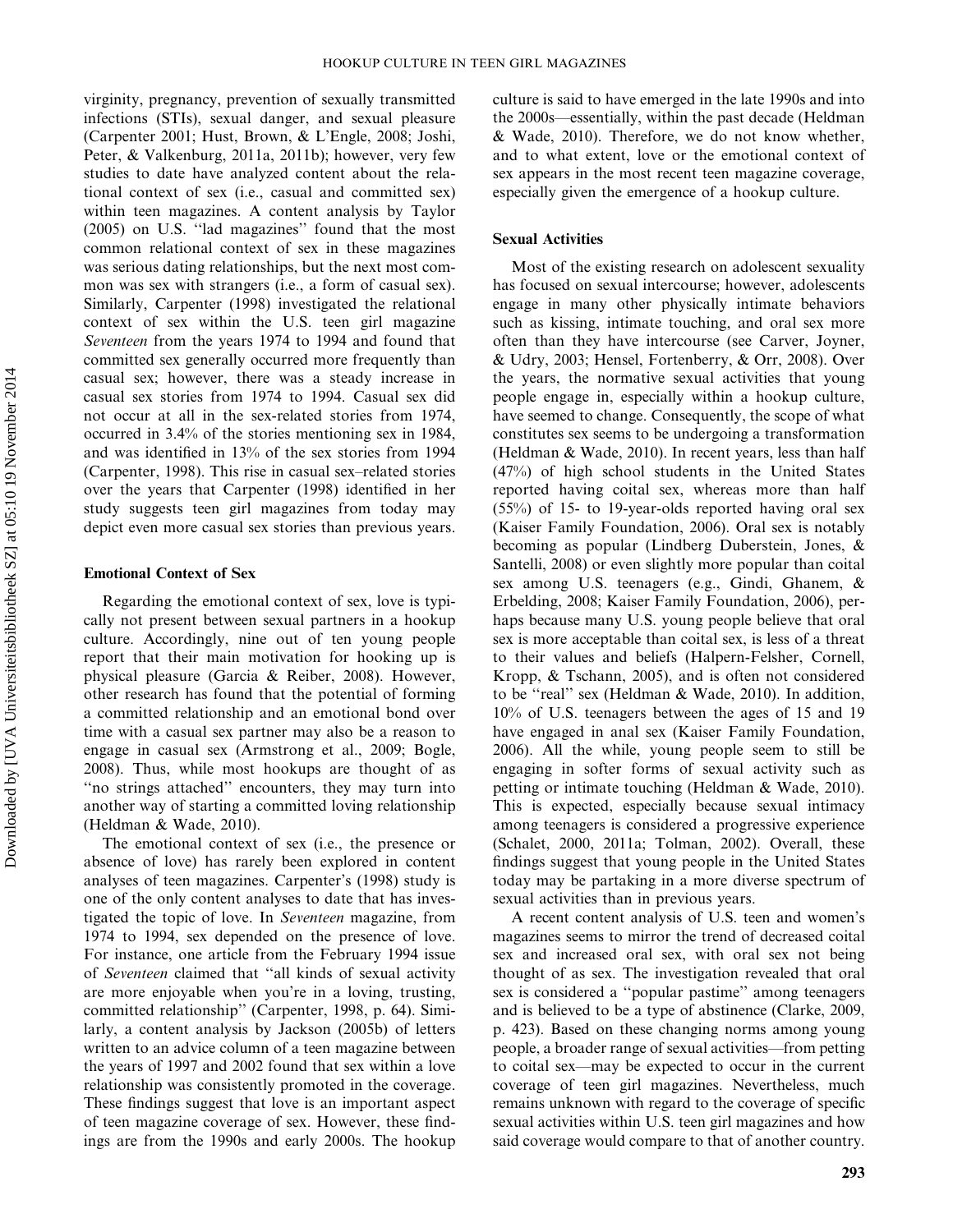#### **Contraceptives**

The hookup culture involves more unplanned sexual encounters than planned sex (Heldman & Wade, 2010). These unplanned encounters are less likely to involve protection in the form of contraceptives (MacDonald & Hynie, 2008), but there has been some indication that condom use is higher in hookups than in committed relationships. The latest National Survey of Family Growth (U.S. Department of Health and Human Services, Centers for Disease Control and Prevention, 2011) data shows that U.S. boys are using condoms at first intercourse at higher rates than ever before. This, however, does not mean that condom use continues within subsequent encounters. They seem to be used more often during initial sexual encounters but less after multiple encounters. In recent years, sex within a hookup culture points to a decreased use of condoms. For instance, in friends with benefits relationships, due to the established friendship, condom use is usually lower than other casual sex relationships (VanderDrift, Lehmiller, & Kelly, 2010). Decreased condom use is especially true for oral and anal sex (Fielder & Carey, 2010; Leichliter, Chandra, Liddon, Fenton, & Aral, 2007; Lewis, Granato, Blayney, Lostutter, & Kilmer, 2011). There is also some evidence that high rates of unprotected oral and anal sex have led to an increase in STIs (MacDonald & Hynie, 2008). Moreover, researchers and the general public have expressed concern that unprotected coital sex in casual encounters may place U.S. teens at a higher risk for unplanned pregnancy (e.g., Ford, Sohn, & Lepowski, 2001; Ott, Adler, Millstein, Tschann, & Ellen, 2002), especially if they are not using birth control pills.

In terms of magazine content related to contraceptives, condoms and birth control pills have hardly been directly addressed in teen magazines. The few existing U.S. content analyses suggest a strong focus on abstinence instead (Clarke, 2009; Jackson, 2005a). If contraceptives are mentioned, it is usually with a negative tone or as an afterthought to the dangers of becoming pregnant or contracting a STI (Clarke, 2009; Jackson, 2005a). More specifically, the potential risks of a condom breaking or ''the pill'' being ineffective seem to be recurring themes in the content of teen magazines (Clarke, 2009; Jackson, 2005a). These results suggest a rather low visibility of contraceptives in the coverage of teen girl magazines, at least within the United States. Furthermore, when contraceptives are covered, it is usually with a somewhat negative slant by focusing on the ineffectiveness of condoms and the pill.

#### Hofstede's Dimension of Masculinity/Femininity and the United States and the Netherlands

As just outlined, the few content analyses of the various aspects of the hookup culture in teen magazines

294

have nearly all been conducted in the United States (for exceptions, see Jackson 2005a, 2005b). Moreover, very few studies exist on how different countries cover sexrelated information in teen magazines (for exceptions, see Carpenter, 2001; Joshi et al., 2011a, 2011b). This scarcity of research not only limits our knowledge of cultural variations in the depiction of different aspects of the hookup culture but also impairs our understanding of which cultural factors may underlie such variations. Consequently, we are currently unable to put into perspective the findings from existing U.S. content analyses on the hookup culture. More important, we lack a theoretically evocative set of explanations to make sense of U.S. coverage.

A country that lends itself to a meaningful comparison with the United States is the Netherlands. Based on Hofstede's (2001) extensive cross-cultural empirical research, countries can be classified along five dimensions: power distance, uncertainty avoidance, individualism/collectivism, masculinity/femininity, and long-term/short-term orientation. Hofstede (2001) showed that the United States and the Netherlands were similar on four of these five dimensions but differed on the masculinity/femininity dimension, with the United States being a masculine society and the Netherlands being a feminine society (Hofstede, 1998). The masculinity/femininity dimension focuses on the extent to which a society stresses achievement or nurturance in a relationship. Societies high in masculinity emphasize acquisition of wealth and differentiated gender roles: ''Men are supposed to be assertive, tough, and focused on material success; women are supposed to be more modest, tender, and concerned with the quality of life'' (Hofstede, 2001, p. 297). By contrast, feminine societies stress caring behaviors and more fluid gender roles that overlap. In a feminine society, ''both men and women are supposed to be modest, tender, and concerned with the quality of life'' (Hofstede, 2001, p. 297). Because the masculinity/femininity dimension is the only dimension where the United States and the Netherlands differ, it is also most likely to be the key determinant for any general differences between the United States and the Netherlands regarding sexual matters. More specifically, the masculinity/femininity dimension allows for the derivation of specific factors that may explain any differences in the U.S. and Dutch teen magazine coverage in terms of a hookup culture—that is, the relational context of sex, emotional context of sex, specific sexual activities, and occurrence and tone toward contraceptives.

One specific factor that Hofstede (1998) outlined in the masculinity/femininity dimension was the distinction between sex and love in the United States and the Netherlands. This distinction is particularly important in explaining the potential country differences in the coverage of the relational and emotional context of sex. Masculine societies such as the United States hold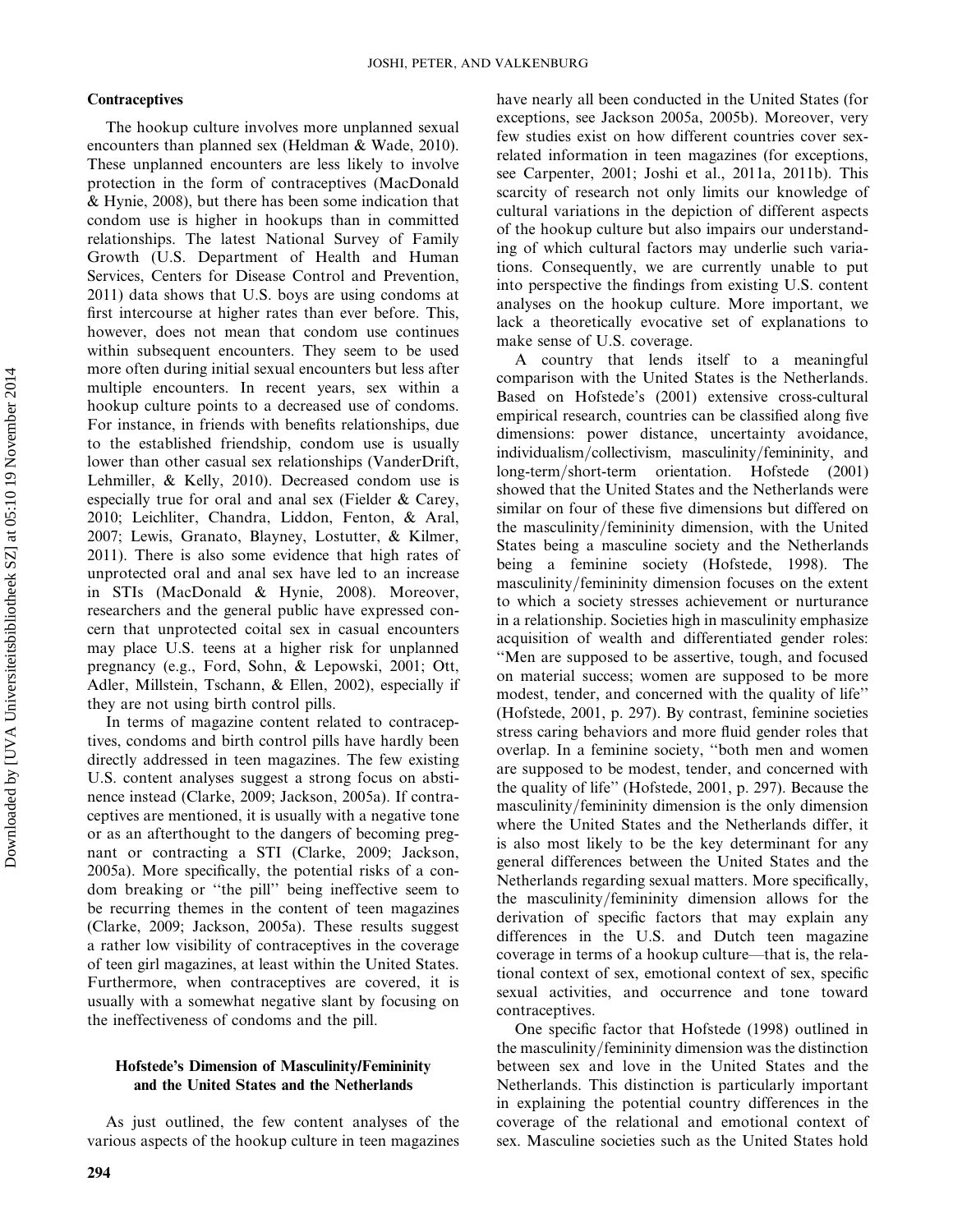a ''wide distinction between sex and love,'' and sex can easily be associated with exploitation (Hofstede, 1998, p. 175). As a result, love can be far removed from casual sex, as this type of sex often occurs outside of a romantic relationship. However, in feminine cultures like the Netherlands, there is ''little distinction between sex and love,'' and sex is seen as a relationship between partners (Hofstede, 1998, p. 175). Love is an essential component of sexual relationships and makes sexuality a ''normal'' phenomenon for teenagers in the Netherlands (Schalet, 2000, p. 76). Taking into consideration that the United States and the Netherlands approach adolescent sexual socialization differently with regard to sex and love, we expected the teen magazine coverage of the relational and emotional contexts of sex to differ in these two countries. Thus, we hypothesized the following:

- H1. Sex within a casual relational context will be mentioned more often in U.S. teen girl magazines than in Dutch teen girl magazines, and sex within a committed relational context will be mentioned more often in Dutch teen girl magazines than in U.S. teen girl magazines.
- H2. Sex within the emotional context of love will be mentioned more often in Dutch teen girl magazines than in U.S. teen girl magazines.

Another specific factor in which the United States and the Netherlands differ, as outlined in Hofstede's masculinity/femininity dimension, is sex education programs. This difference is particularly important in explaining potential country differences in the coverage of sexual activities and the use of contraceptives. In masculine societies like the United States, there is a strong taboo against discussing sex and sexual issues openly, and information on contraceptives is limited (Hofstede, 1998, p. 175). Although sex education programs vary in different regions of the United States and comprehensive sex education programs do exist in some states, the greater part of U.S. curricula do not address sexual activities and sex-related issues as openly as other countries do, especially in comparison to feminine societies such as the Netherlands (Schalet, 2000). Most sex education programs in the United States teach adolescents that no sex is safe sex, and that the longer one abstains from sex, the better (Luker, 2006). Moreover, many U.S. youth are not consistently instructed about contraceptives because of abstinence-only education, and contraceptives—notably birth control pills—are expensive (Schalet, 2000). In contrast, in feminine cultures such as the Netherlands, talking about sex openly is generally accepted, and information about contraceptives is freely available (Hofstede, 1998, p. 175). The majority of Dutch schools have a comprehensive approach to sex and openly discuss sex and sexuality. Although Dutch schools have the freedom to tailor their own sex education curricula, most programs in the Netherlands are similar in terms of their goals and methods; most teach teenagers that sex is a normal part of life and should be an enjoyable experience (de Graaf, Meijer, Poelman, & Vanwesenbeeck, 2005; Drenth & Slob, 1997; Schalet, 2000, 2010). Moreover, most Dutch youth are encouraged by parents, schools, and health care providers to use contraception (de Graaf et al., 2005). In the Netherlands, there is a positive tone toward using contraceptives, thus making condoms and birth control pills easily available and affordable (Braeken, Rademakers, & Reinders, 2002; Schalet, 2000). Taking into consideration that these two countries have different approaches to sex education with different levels of openness to sexual issues as outlined by Hofstede (1998), we expected the teen girl magazine coverage of sexual activities and contraceptives to mirror these approaches. Specifically, we hypothesized:

- H3. Specific sexual activities such as petting, oral sex, anal sex, and coital sex will be mentioned more often in Dutch teen girl magazines than in U.S. teen girl magazines.
- H4a. Contraceptives (i.e., birth control pills and condoms) will be mentioned more often in Dutch teen girl magazines than in U.S. teen girl magazines.
- H4b. Contraceptives (i.e., birth control pills and condoms) will be mentioned with a positive tone more often in Dutch teen girl magazines than in U.S. teen girl magazines.

#### Method

#### Sample

We conducted a quantitative content analysis of the U.S. teen girl magazines Seventeen, CosmoGirl! (United States edition), and Teen, as well as the Dutch teen girl magazines *Fancy, CosmoGirl!* (Netherlands edition), and Girlz! These six magazines were chosen because they are the three most popular teen girl magazines in the United States and the Netherlands and therefore serve as a point of orientation for other teen girl magazines in both countries (Carpenter, 1998, 2001). We opted for magazines from 2006, 2007, and 2008 because we wanted to obtain a comprehensive picture of the most up-to-date coverage of sex. At the time of data collection, 2008 was the last full year publication available.

The unit of analysis was a feature story. A feature story is a nonfiction story that intends to inform or amuse the reader through standard articles, interviews, quotes, sidebars, fillers, or question-and-answer pieces (Q&As). To qualify as a feature story, a nonfiction story had to be presented as one semantic unit by paying attention to content, colors, a frame around the story, and separate headlines. A total of 2,496 feature stories passed the initial screening for coding. Of these, 753 feature stories were from the U.S. teen girl magazines and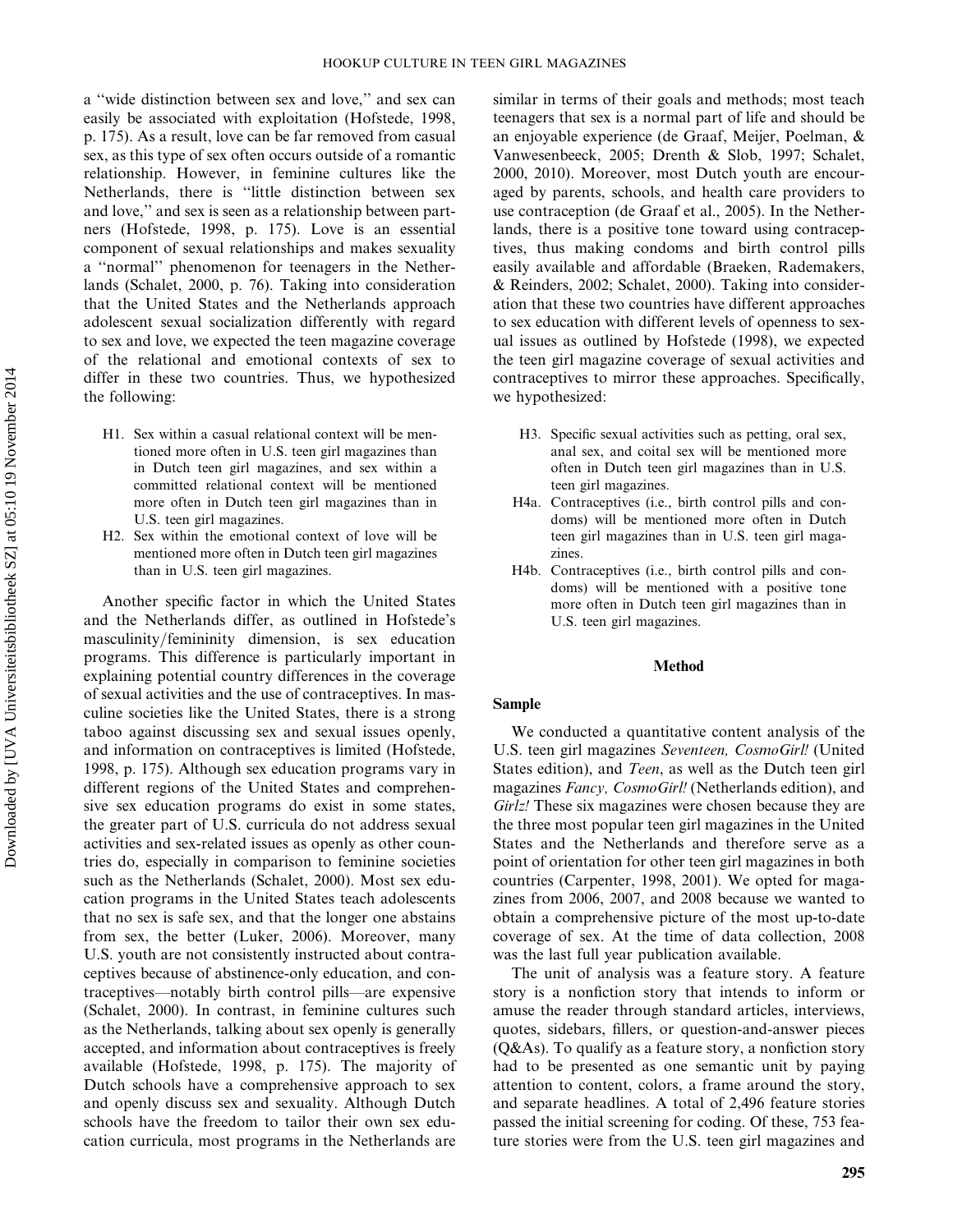1,743 feature stories were from the Dutch teen girl magazines. The number of feature stories differed between the magazines of the two countries because of different publication schemes. We analyzed only those stories that were related to sex because the aim of this study was to investigate content pertaining to a hookup culture. Of the 753 U.S. and 1,743 Dutch feature stories, 162 (21.5%) U.S. stories and 465 (26.7%) Dutch stories were related to sex.

#### Procedure

The codebook used for this study was an extension of a codebook used in a previous content analysis of U.S. teen girl magazines (Joshi, Peter, & Valkenburg, 2010). To make sure the items and answer categories were culturally relevant and applicable to both the U.S. and Dutch teen magazines, all items in the codebook were pretested with a subsample of articles from the U.S. and Dutch magazines. Pretesting was completed by a native American-English speaker and a native Dutch speaker.

Three native American-English speakers served as coders for the U.S. teen magazines, and five native Dutch speakers served as coders for the Dutch teen magazines. We accepted only native speakers as coders because the idiosyncratic meanings attached to sex in each language may be difficult for nonnative speakers to identify and understand. The coders were trained by the principal investigator and a research assistant. Before coder training started, the coder trainers did an inter trainer reliability test. This step is crucial in crossnational comparative content analyses to preclude artifacts in the coding as a result of the trainers' idiosyncratic understanding of the codebook (Peter & Lauf, 2002). The intertrainer reliability test showed a very high agreement between the trainers. The average intertrainer reliability for the codebook was 95.2% (Cohen's Kappa  $= .87$ ).

Coder training took place separately for each country team and occurred over the course of two days. Each team was trained for a total of seven hours. All categories of the codebook were explained and exemplified with five magazine articles. After the training was completed, the coders were asked to code five additional articles alone at home. The results were subsequently checked by the trainers to see whether coders sufficiently understood the codebook and to clarify potential misunderstandings of the categories.

Subsequently, an intercoder reliability test was conducted, separately for the U.S. and Dutch groups, with 10 randomly sampled stories from the U.S. or Dutch magazines. To make sure the coders' understanding had not changed during the course of the coding, we conducted an intracoder reliability test four weeks after the intercoder reliability test. In that test, the coders were asked to code the stories used in the intercoder reliability test for a second time. The intercoder and intracoder reliabilities were generally very good.

Relational context of sex. We assessed the relational context of sex by asking, ''What type of sex is portrayed in the story?" Categories included *casual* sex, committed sex, other, and type of sex not mentioned. Because the focus of this study was on the specific type of sex that was mentioned in the story, we excluded the category type of sex not mentioned from the analysis. The average inter- and intracoder reliabilities were  $100\%$  (Cohen's kappa = 1.0) for both the U.S. and Dutch groups.

Emotional context of sex. We assessed the emotional context of sex by asking, ''In the story, is there an emphasis on love with regards to sex?'' Categories to choose from included yes and no. The average inter- and intracoder reliabilities were 100% (Cohen's  $kappa = 1.0$ ) for both the U.S. and Dutch groups.

Sexual activities. We assessed the presence of sexual activities in the stories by asking, ''Are any of the following activities *explicitly* mentioned: petting (i.e., heavy touching, hand jobs); oral sex; anal sex; and coital sex?'' For each activity, categories to choose from included yes and no. The average intercoder reliability was  $100\%$  (Cohen's kappa = 1.0) for the U.S. group. The average intercoder reliability was 95.2% (Cohen's Kappa  $= .87$ ) for the Dutch group. The average intracoder reliabilities were  $100\%$  (Cohen's kappa = 1.0) for both the U.S. and Dutch groups.

Contraceptives. We assessed the occurrence of contraceptives (i.e., birth control pills and condoms) with the questions, "Are birth control pills explicitly mentioned in the story?" and "Are condoms explicitly mentioned in the story?'' Categories to choose from included yes and no. The average intercoder reliabilities were  $100\%$  (Cohen's kappa = 1.0) for both the U.S. and Dutch groups. The average intracoder reliabilities were  $100\%$  (Cohen's kappa = 1.0) for the U.S. group and 95.2% (Cohen's Kappa = .87) for the Dutch group. For the tone toward contraceptives, we asked, ''In the story, how are birth control pills explicitly mentioned?'' and ''In the story, how are condoms explicitly mentioned?'' Categories included positively, negatively, both positively and negatively, neither positively nor negatively  $(i.e., neutrally)$ , and not mentioned. Because the focus of this study was exclusively on positive and negative tones, we excluded the categories both positively and negatively, neither positively nor negatively (i.e., neutrally), and not mentioned from the analysis. The average inter- and intracoder reliabilities were  $100\%$  (Cohen's kappa = 1.0) for the U.S. and Dutch groups.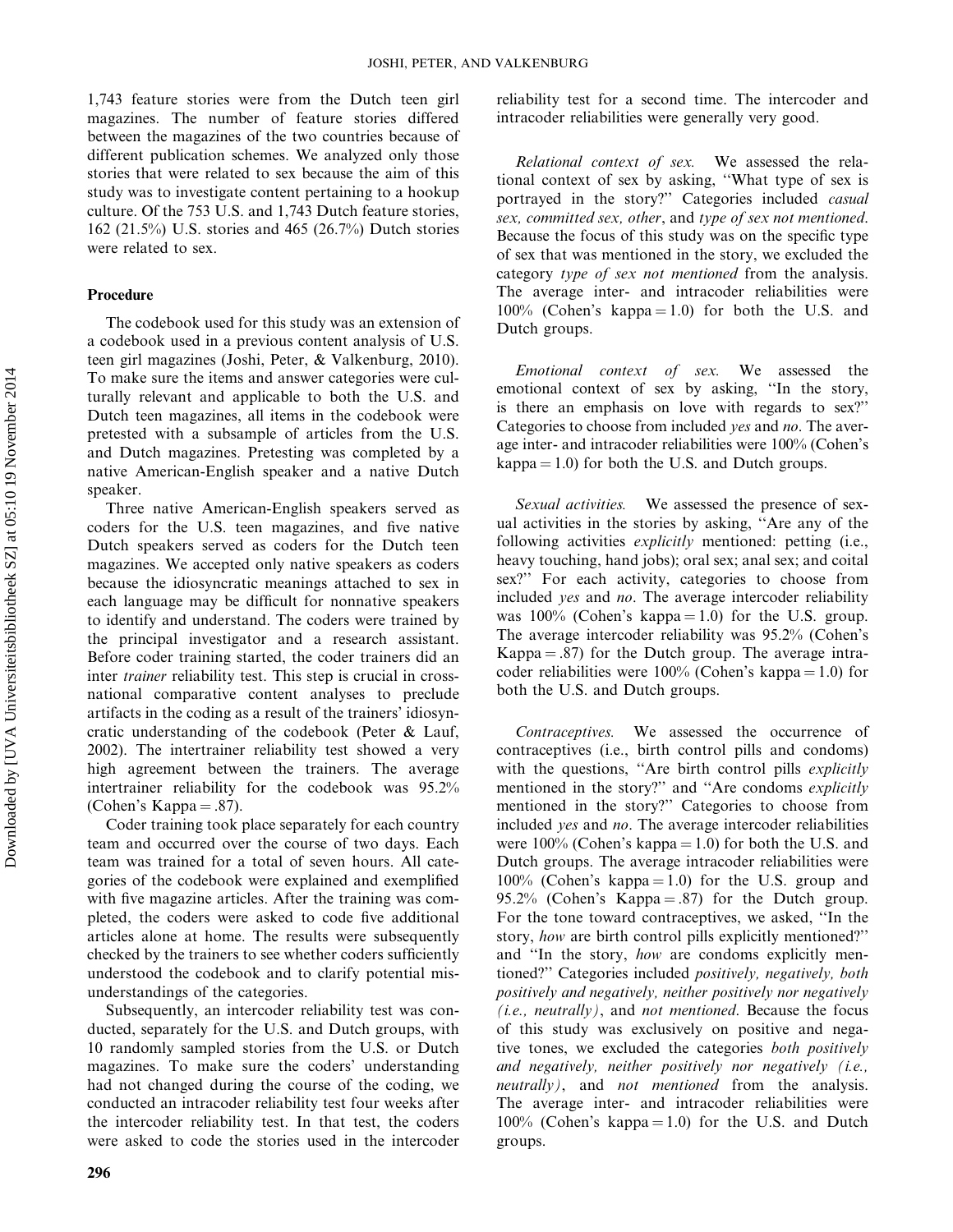#### Results

Because our data were of the nominal level, chisquare analyses were conducted to test for country differences between the U.S. and Dutch magazines for the relational context of sex, emotional context of sex, specific sexual activities, and contraceptives. Of the 2,496 feature stories, 627 (25.1%) stories were about sex. Of these, 162 (26%) of the sex-related stories were from the U.S. teen girl magazines and 465 (74%) were from the Dutch teen girl magazines. There were more sex-related stories in the Dutch coverage than the U.S. coverage due to the larger number of feature stories in the Dutch magazines. This, however, did not pose a problem in the interpretation of data because we examined the percentages of specific messages within the corpus of data for each country. The following percentages refer to this subsample of sex-related stories. Table 1 indicates the country differences by showing both the absolute figures and pertinent percentages.

Hypothesis 1 stated that sex within a casual relational context would be mentioned more often in the U.S. teen girl magazines than in the Dutch teen girl magazines, and sex within a committed relational sex would be mentioned more often in the Dutch teen girl magazines than in the U.S. teen girl magazines. As Table 1 shows, casual sex was mentioned in 33.3% of the U.S. sexrelated stories and in 16.8% of the Dutch stories about sex. Conversely, committed sex was mentioned in 15.4% of the U.S. stories about sex and 40.2% of the Dutch sex stories. This difference was significant,  $\chi^2(2, N = 627) = 39.42$ , Cramér's V( $\varphi_c$ ) = .279,  $p < .001$ . Thus, hypothesis 1 was supported.

Hypothesis 2 posed that sex within the context of love would be mentioned more often in the Dutch magazines than in the U.S. magazines. Table 1 shows that love was mentioned in 16% of the U.S. stories about sex and 28.4% of the Dutch sex stories. This difference was significant,  $\chi^2(1, N = 627) = 10.25, \varphi_c = .129, p < .01$ . Hypothesis 2 was supported.

Hypothesis 3 predicted that specific sexual activities such as petting, oral sex, anal sex, and coital sex would be mentioned more often in the Dutch magazines than in the U.S. magazines. As shown in Table 1, petting was mentioned in 16% of the U.S. stories that dealt with sex and 29.9% of the Dutch stories about sex. A significant difference between the U.S. and Dutch stories was found for petting,  $\chi^2(1, N=627)=11.59, \varphi_c=.137,$  $p < .01$ . Oral sex was referred to in 11.7% of the U.S. sex-related stories and 9% of the Dutch sexrelated stories. This difference was not significant,  $\chi^2(1, N = 627) = 0.821, \varphi_c = .037, \text{ n.s.}$  Anal sex occurred in 3.7% of the U.S. stories about sex and 1.1% of the Dutch stories about sex. This difference was not significant,  $\chi^2(1, N = 627) = 4.61$ ,  $\varphi_c = .087$ , n.s. Finally, coital sex occurred in 71% of the U.S. stories that dealt with sex and 54% of the Dutch stories about sex. This difference was significant,  $\chi^2(1, N = 627) = 15.69$ ,  $\varphi_c = .160$ ,  $p < .001$ . Thus, hypothesis 3 was supported only for petting.

Hypothesis 4a stated that contraceptives (i.e., birth control pills and condoms) would be mentioned more often in the Dutch teen girl magazines than in the U.S. magazines. Birth control pills were mentioned in 13% of the U.S. stories about sex and 19.1% of the Dutch sex-related stories. This difference was not

| Stories                       | <b>U.S. Magazines</b> |                 | <b>Dutch Magazines</b> |                 |
|-------------------------------|-----------------------|-----------------|------------------------|-----------------|
|                               | Ratio                 | Percentage      | Ratio                  | Percentage      |
| Relational context of sex     |                       |                 |                        |                 |
| Casual                        | 54/162                | $(33.3\%)$ ***  | 78/465                 | $(16.8\%)$ ***  |
| Committed                     | 25/162                | $(15.4\%)$ ***  | 187/465                | $(40.2\%)$ ***  |
| Emotional context of sex      |                       |                 |                        |                 |
| Love                          | 26/162                | $(16.0\%)^{**}$ | 132/465                | $(28.4\%)$ **   |
| Sexual activity               |                       |                 |                        |                 |
| Petting                       | 26/162                | $(16.0\%)^{**}$ | 139/465                | $(29.9\%)^{**}$ |
| Oral sex                      | 19/162                | $(11.7\%)$      | 42/465                 | $(9.0\%)$       |
| Anal sex                      | 6/162                 | $(3.7\%)$       | 5/465                  | $(1.1\%)$       |
| Coital sex                    | 115/162               | $(71.0\%)$ ***  | 251/465                | $(54.0\%)***$   |
| Contraceptive occurrence      |                       |                 |                        |                 |
| Birth control pills           | 21/162                | $(13.0\%)$      | 89/465                 | $(19.1\%)$      |
| Condoms                       | 41/162                | $(25.3\%)$      | 127/465                | $(27.3\%)$      |
| Contraceptives, positive tone |                       |                 |                        |                 |
| Birth control pills           | 17/18                 | $(94.4\%)$      | 49/57                  | $(86.0\%)$      |
| Condoms                       | 32/34                 | $(94.1\%)$ **   | 68/91                  | $(74.7\%)$ **   |

Table 1. Hook-Up Culture in U.S. and Dutch Teen Girl Magazines

Note. The figures in each cell represent the ratio of relevant stories for a specific indicator to the number of base stories, and the pertinent percentage. The asterisks represent significant differences between U.S. and Dutch teen girl magazines for each of the indicators.

\*\* $p < .01.$ \*\*\* $p < .001.$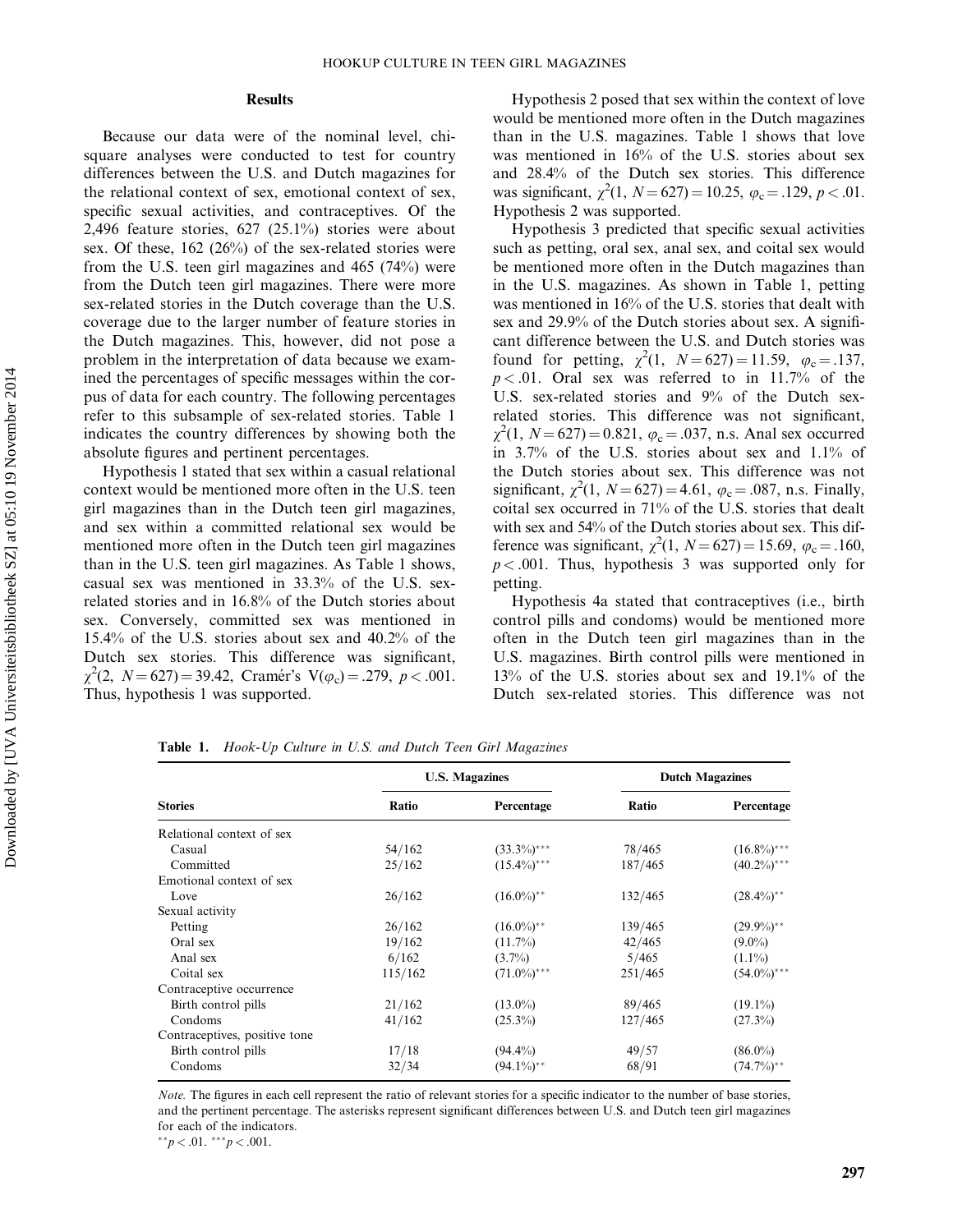significant,  $\chi^2(1, N = 627) = 1.40$ ,  $\varphi_c = .048$ , n.s. Condoms were mentioned in 25.3% of the U.S. sex-related stories and 27.3% of the Dutch sex-related stories. This difference was also not significant,  $\chi^2(1, N = 627) = 0.186$ ,  $\varphi_c = .017$ , n.s. Thus contraceptives were mentioned equally often in the U.S. and Dutch coverage; hypothesis 4a was not supported.

Hypothesis 4b posed that contraceptives (i.e., birth control pills and condoms) would be mentioned with a positive tone more often in the Dutch teen girl magazines than in the U.S. teen girl magazines. Of the 21 U.S. stories and 89 Dutch stories about birth control pills, only 18 of the U.S. stories and 57 of the Dutch stories mentioned the tone toward birth control pills. Out of the 41 U.S. stories and 127 Dutch stories that mentioned condoms, 34 U.S. stories and 91 Dutch stories included the tone toward condoms. As shown in Table 1, 94.4% of the U.S. and 86% of the Dutch stories mentioned birth control pills positively. This difference was not significant,  $\chi^2(1, N = 75) = 2.06, \varphi_c = .182, n.s.$ In contrast to our expectations, condoms were mentioned with a positive tone more often in the U.S. stories (94.1%) than in the Dutch stories (74.7%). This difference was significant,  $\chi^2(1, N = 125) = 6.88, \varphi_c = .250,$  $p < .01$ . Thus, hypothesis 4b was not supported.

#### **Discussion**

In the past several years, researchers have started to investigate young people's increasing tendency to have sex within a casual context. Because casual sex seems to have become a popular form of engaging in sexual relations among young people, various scholars have described this change as the emergence of a new sexual culture, the so-called hookup culture (e.g., Bogle, 2008; Heldman & Wade, 2010; Stinson, 2010). Without disregarding the importance of committed sexual relationships among today's young people (Elo et al., 1999), this study tried to fill two gaps in existing research on the hookup culture. First, although portrayals of sex in the media have often been related to the emergence of a hookup culture (e.g., Heldman & Wade, 2010), little is known about how sexual relations are depicted in the media—and notably in media that are targeted at adolescents such as teen magazines. Second, the concept of a hookup culture and relevant research has a strong U.S. focus, and a broader, cross-cultural comparative perspective has been missing. As a result, researchers have been unable to put the existing U.S. research into perspective and lack a deeper understanding of the cultural factors that may be associated with media depictions of a hookup culture.

Against this backdrop, our study focused on how U.S. and Dutch teen girl magazines depicted the four indicators along which the hookup culture has been conceptualized (Heldman & Wade, 2010)—that is, the relational context of sex, the emotional context of sex, specific sexual activities, and the occurrence and tone of contraceptives. Our results partly point to a cultural contingency of the extent to which the dimensions of the hookup culture are present in teen girl magazines. Moreover, our findings suggest that differences in the teen magazine coverage of the U.S. and the Netherlands may be related to broader differences between these countries according to Hofstede's (2001) masculinity/ femininity dimension.

#### Relational and Emotional Context of Sex

Regarding the relational context of sex, stories about casual sex occurred more often in the U.S. teen girl magazines than in the Dutch magazines. At the same time, committed sex was portrayed more often in the Dutch teen girl magazines than in the U.S. magazines. Regarding the emotional context of sex, sex occurred more often within the context of love in the Dutch teen girl magazines than in the U.S. magazines. These findings merge with Hofstede's (1998) distinction between masculine and feminine societies and Amy Schalet's (2011b) findings from interviews with U.S. and Dutch parents and teens. In feminine societies such as the Netherlands, sex is strongly tied to committed relationships. Moreover, there is very little distinction between sex and love in feminine societies. In masculine societies, by contrast, a committed relationship is not a necessary prerequisite for having sex, and a clear distinction between sex and love is made (Hofstede, 1998). Our study is the first to show that the masculinity/femininity distinction not only applies to sexual relations among people but is also partially reflected in the coverage of the relational and emotional contexts of sex in magazines that are targeted at teenage girls. Apparently, broader cultural factors have great potential for explaining national differences in adolescent sexuality and should generally be explored in more depth by future researchers.

Our study shows that, in terms of the relational and emotional contexts of sex, the tendency of a hookup culture—at least with respect to casual sexual relations and the lack of love in sexual encounters—may also be visible in U.S. teen girl magazines. Together with Carpenter's (1998) study, which showed that casual sex occurred in the coverage of Seventeen magazine at a sizable level in the 1990s, our study points to a further development of this tendency in the coverage of U.S. teen girl magazines in the 2000s. However, it is important to note that while in the U.S. magazine coverage casual sex occurred more often than committed sex, the majority of the sex-related stories did not specify the relational context of sex. Future researchers should therefore be careful in not overstating the emergence of a hookup culture in U.S. teen girl magazines based on our findings. In this context, it may also be important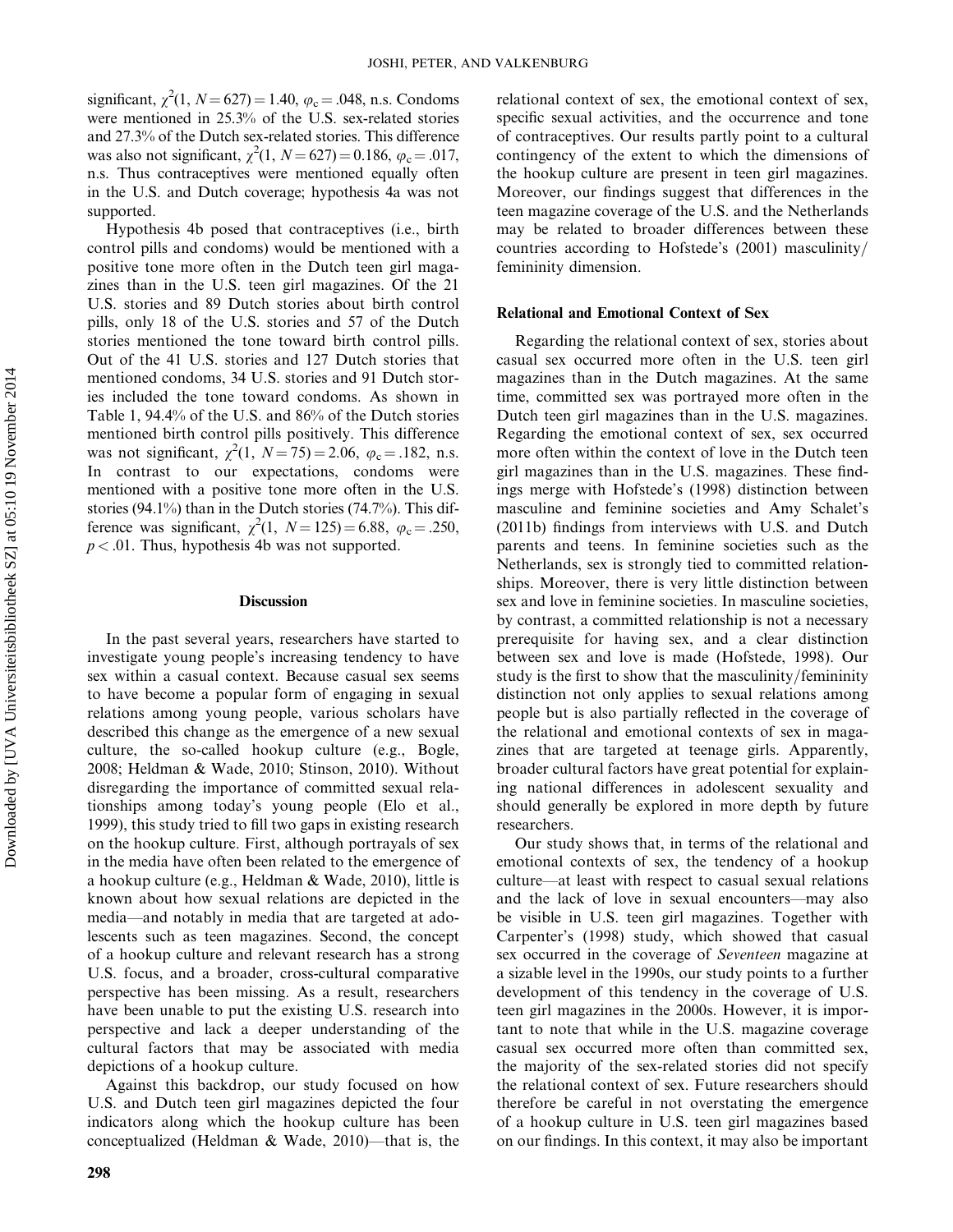to have a closer look at how the development of relationships are depicted. It may be that casual sex is portrayed as a starting point for more committed relationships.

Previous research on the hookup culture suggests that it is mainly a U.S. phenomenon. Our results seem to support this assertion when comparing teen girl magazines from the United States to teen girl magazines from the Netherlands. Nevertheless, future research should investigate this finding further, especially among adolescents, to draw conclusions about the occurrence of casual sex among real youth and not just of the young people depicted in the coverage of teen girl magazines. In terms of casual sex and a lack of emotional involvement, teen girl magazines in the United States showed patterns for a hookup culture more than another Western country, notably the Netherlands. However, our analyses covered only a short period of time. Moreover, due to globalization and the popularity of U.S. media, the depiction of sexual relations in Dutch teen magazines could become more casual in time. Future researchers may therefore find it an interesting task to investigate the further development of this process.

Our findings about the visibility of the hookup culture in U.S. teen girl magazines may invite moral evaluations. Given that earlier research has shown the cultural and historical variability of the relational and emotional contexts of sex (e.g., Foucault, 1976/1990; Giddens, 1992; Wouters, 2004), a more useful starting point for academic discussions may be to investigate the emergence of hookup culture and its visibility in teen girl magazines as primarily a sociosexual change. In this context, it may be more interesting to interpret our findings in terms of the overall consistency of sexual messages that young people receive in a given culture. In the Netherlands, sex education programs and parents typically stress that sex is normal and acceptable for teenagers, as long as it is within a committed relationship (Schalet, 2000, 2010). This approach to adolescent sexuality is largely reflected in the coverage of Dutch teen girl magazines. Thus, a consistent message about sex seems to be delivered to teenage girls in the Netherlands not only through parents (Schalet, 2011b) but also via sex education programs and teen girl magazines. In the United States, by contrast, the majority of sex education programs, as well as many parents, emphasize the importance of sexual abstinence to teenagers (Luker, 2006; Schalet, 2000, 2011a, 2011b). This approach to adolescent sexuality conflicts with what U.S. girls may read in teen girl magazines. In turn, rather ambivalent messages about sex seem to be delivered to adolescent girls in the United States (Joshi et al., 2010). This sexual ambivalence has been noted in how U.S. girls experience and think about sex (Tolman, 2002) and deserves further attention, preferably from a cross-cultural perspective.

#### Sexual Activities and Contraceptives

In terms of specific sexual activities, petting (i.e., heavy touching, hand jobs) was the only sexual activity that occurred more often in the Dutch coverage than in the U.S. coverage. In contrast, coital sex occurred more often in the U.S. teen girl magazines than in the Dutch teen girl magazines. The occurrence of oral sex and anal sex content did not differ in the Dutch and U.S. magazines. These findings suggest that sexual activities, such as oral and anal sex, which are often considered typical of a hookup culture, are hardly visible in the coverage of teen girl magazines. A simple explanation may be that sexual activities such as oral and anal sex might be deemed age inappropriate by the editors of teen girl magazines in both countries. Country differences in the teen magazine coverage of petting and coital sex elude clear interpretations. One speculation may be that masculine societies consider only coital sex to be ''real'' sex, whereas feminine societies may have a broader definition of sex, which includes softer activities such as petting. For instance, scholars have noted a difference between the meaning of ''sex'' and ''sexual relations'' in the United States (Bogle, 2008, p. 27). In addition, researchers have found that U.S. youth are more likely to believe that only coital sex constitutes ''real'' sex (Bogart, Cecil, Wagstaff, Pinkerton, & Abramson, 2000; Halpern-Felsher et al., 2005; Sanders & Reinisch, 1999; Schalet, 2011b). As a result, it may be that when it comes to the coverage of sex in U.S. teen girl magazines, the focus is on coital sex rather than on other sexual activities because of cultural and generational definitions of sex in the United States which differ from those of the Netherlands (Schalet, 2011b).

Contraceptives such as birth control pills and condoms were mentioned equally often in the U.S. and Dutch teen girl magazines. One explanation for these unexpected findings could be that, regardless of how both cultures approach adolescent sex, contraceptives occur equally often in the coverage because the risk of becoming pregnant or contracting a STI is still present. Thus, because the magazines choose to cover sex, it is important for them to include content on contraceptives so that their teen readers are educated about how to prevent unwanted pregnancy and STIs.

Almost all of the stories in the U.S. and Dutch magazines address birth control pills positively. Interestingly, condoms were mentioned more positively in the U.S. stories than in the Dutch stories. Although this finding seems to be at odds with what scholars have described as typical of the hookup culture in the United States, it may still be related to it. For instance, while previous research indicates that decreased use of condoms especially during oral and anal sex—is characteristic of a hookup culture (Fielder & Carey, 2010; Lewis et al., 2011), magazine publishers may be taking social responsibility by portraying condoms in a positive light.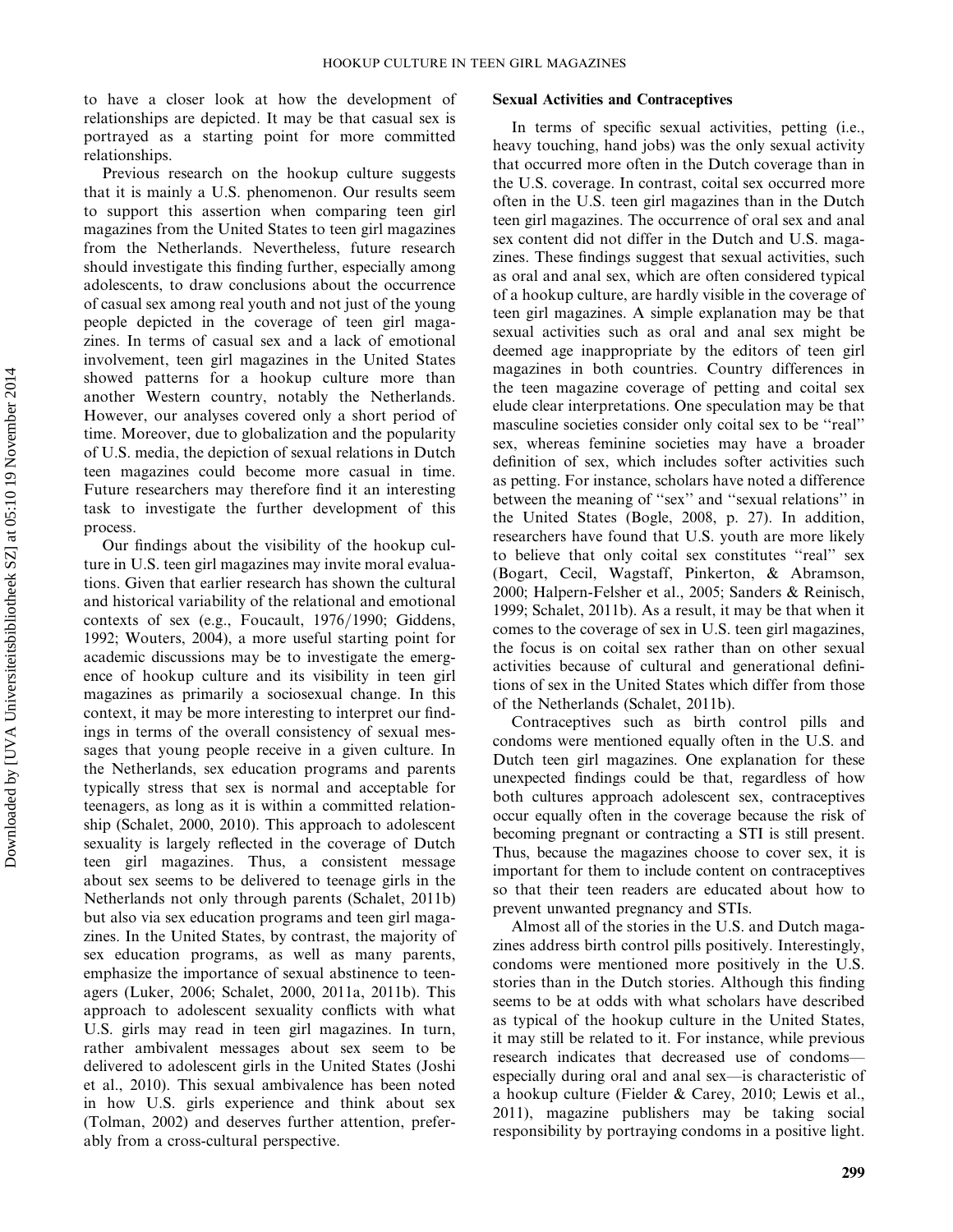As shown through this study, sex in a casual context occurs relatively frequently in the U.S. magazine coverage. For the publishers of U.S. teen girl magazines, this may be a strong reason to include a positive tone toward condoms, especially because condoms are the only way to prevent both STIs and unwanted pregnancy in casual sexual encounters. Condoms may therefore be more important in, and cater to, a hookup culture, at least from the point of view of the publishers of teen magazines. While condoms are also mentioned in the Dutch teen girl magazines, the aforementioned reason may be why condoms are mentioned with a positive tone more often in the U.S. magazines than in the Dutch magazines.

A second, more practical explanation for the more positive tone toward condoms in the U.S. coverage may have to do with the availability of contraceptives in these two countries. In the United States, birth control pills are more expensive and harder to obtain than in the Netherlands (Luker, 2006; Schalet, 2000, 2010, 2011b). As a result, condoms become more important as a means of contraception for U.S. teenagers (Luker, 2006). Teen girl magazines in the United States may be aware of this, and consequently respond to U.S. teenagers' greater dependency on condoms with a more positive tone toward condoms.

#### Limitations and Future Research

Our study is the first to investigate the hookup culture within teen girl magazines and from a crossnational perspective, but it has some limitations. First, we investigated only four aspects of hookup culture. Although existing research indicates that the relational context of sex, emotional context of sex, sexual activities, and contraceptives are four major aspects of the current hookup culture (Bogle, 2008; Heldman & Wade, 2010; Stinson, 2010), future research may want to consider investigating other factors of the hookup culture, such as the emotional consequences of hookups.

Second, the main goal of this research was to conduct a quantitative content analysis of teen magazines in the United States and the Netherlands; however, in the future, discourse analytic strategies may help uncover how teen magazines discuss various topics as opposed to how often. For instance, past research suggests that a double standard is still present for girls who engage in casual sexual relations (see Crawford & Popp, 2003; Milhausen & Herold, 2001). It would be fruitful for future research to investigate how this double standard may be represented in U.S. and Dutch teen magazines. Also, some research has indicated that casual sexual relationships may allow women to break away from gender-stereotypical roles within relationships (Manning et al., 2006). Future research could study if and how teen magazines present messages of empowerment and agency in terms of young women engaging in casual sex. Moreover, in terms of sexual activities, it would be beneficial for future research to uncover how magazines represent noncoital sexual activities, e.g., if these activities are presented as legitimate forms of sexual expression or as an alternative to coital sex.

Third, although teen magazines are widely read, adolescents are exposed to a plethora of media and sexual content on a daily basis. Future research may consider studying various aspects of the hookup culture in other media, such as on television and the Internet, to find any (in)consistencies that may exist between teen magazines and the sexual content of other media of a specific country but also between different countries.

In conclusion, our findings of the rather frequent portrayal of casual, relatively unaffectionate sex in U.S. teen girl magazines may invite speculations about how this content affects the readers of these magazines. We caution researchers against premature extrapolations from these findings. Future researchers should carefully test, with rigorously chosen experimental or longitudinal survey research, whether and how content on the hookup culture in teen magazines influences the sexual attitudes and behaviors of young people. This study is therefore a strong starting point for prospective investigations on how teen magazine content on the hookup culture informs adolescent sexual socialization.

#### **References**

- American Psychological Association, Task Force on the Sexualization of Girls. (2007). Report of the APA Task Force on the Sexualization of Girls. Washington, DC: Author. Retrieved from www. apa.org/pi/wpo/sexualization.html
- Armstrong, E. A., England, P., & Fogarty, A. C. K. (2009). Orgasm in college hook ups and relationships. In B. Risman (Ed.), Families as they really are (pp. 153–178). New York: Norton.
- Berne, L. A., & Huberman, B. K. (2000). Lessons learned: European approach to adolescent sexual behavior and responsibility. Journal of Sex Education and Therapy, 25, 189–199.
- Bogart, L. M., Cecil, H., Wagstaff, D. A., Pinkerton, S. D., & Abramson, P. R. (2000). Is it ''sex''? College students' interpretations of sexual behavior terminology. Journal of Sex Research, 37, 108–116.
- Bogle, K. A. (2008). Hooking up: Sex, dating, and relationships on campus. New York: New York University Press.
- Braeken, D., Rademakers, J., & Reinders, J. (2002). Welcome to the Netherlands: A journey through the Dutch approach to young people and sexual health. Utrecht, Netherlands: Youth Incentives.
- Carpenter, L. M. (1998). From girls into women: Scripts for sexuality and romance in Seventeen magazine, 1974–1994. Journal of Sex Research, 35, 158–168.
- Carpenter, L. M. (2001). The first time/das erstes mal: Approaches to virginity loss in U.S. and German teen magazines. Youth and Society, 33, 31–61.
- Carver, K., Joyner, K., & Udry, R. J. (2003). National estimates of adolescent romantic relationships. In P. Florsheim (Ed.), Adolescent romantic relationships and sexual behavior: Theory, research, and practical implications (pp. 23–56). Mahwah, NJ: Erlbaum.
- Clarke, J. (2009). Women's work, worry, and fear: The portrayal of sexuality and sexual health in U.S. magazines for teenage and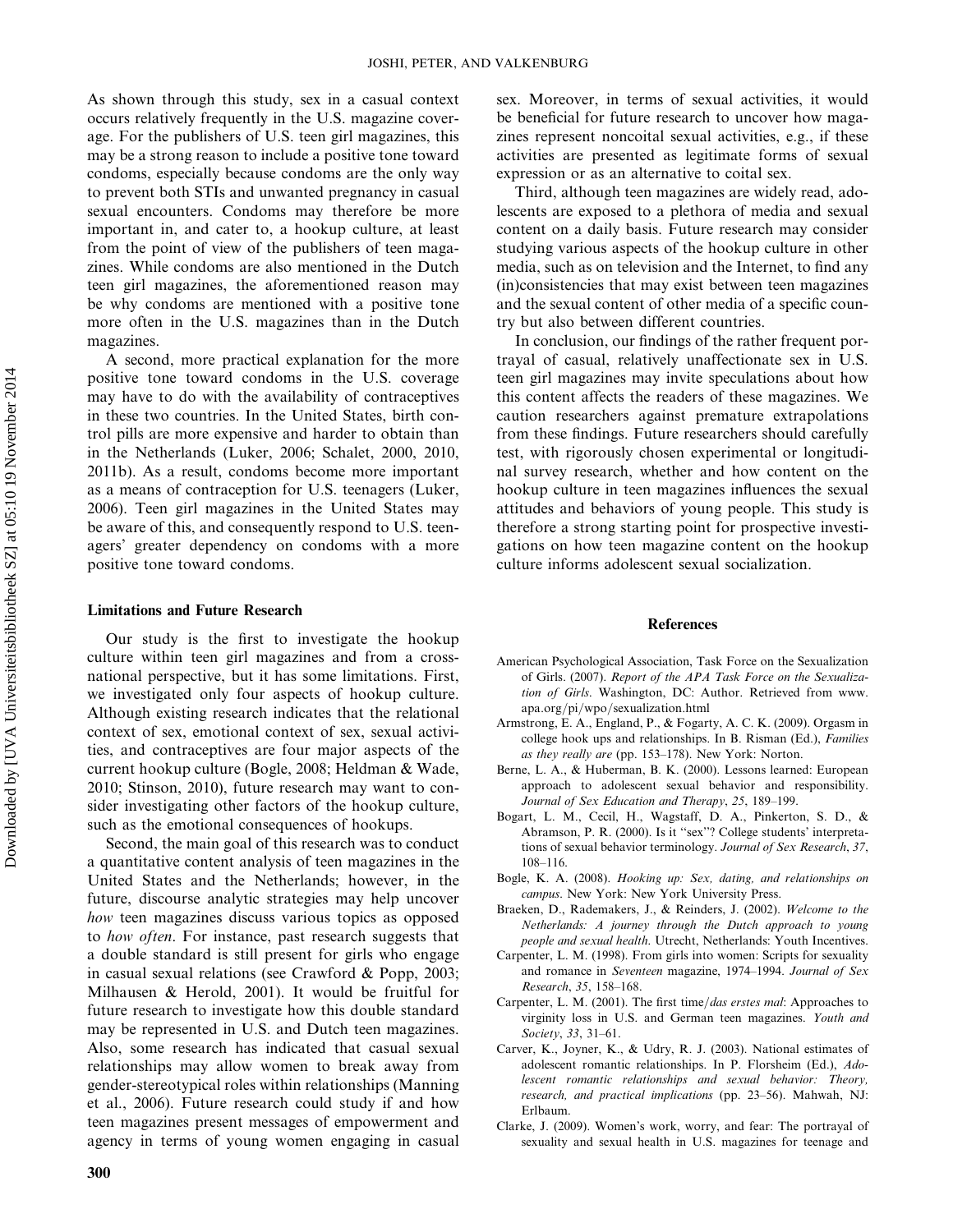middle-aged women, 2000–2007. Culture, Health, and Sexuality, 11, 415–429.

- Crawford, M., & Popp, D. (2003). Sexual double standards: A review and methodological critique of two decades of research. Journal of Sex Research, 40, 13–26.
- Daves, J. A. (1995). Addressing television sexuality with adolescents. Pediatric Annals, 24, 79–82.
- de Graaf, H., Meijer, S., Poelman, J., & Vanwesenbeeck, I. (2005). Seks onder je 25ste. Utrecht, the Netherlands: Rutgers Nisso Groep.
- Diamond, L. M., & Savin-Williams, R. C. (2008). Adolescent sexuality. In R. M. Lerner & L. Steinberg (Eds.), Handbook of adolescent psychology (3rd ed., pp. 479–523). New York: Wiley.
- Dogan, M., & Pelassy, D. (1984). How to compare nations: Strategies in comparative politics. Chatham, NJ: Chatham House.
- Drenth, J. J., & Slob, A. K. (1997). The Netherlands. In R. T. Francoeur (Ed.), The international encyclopedia of sexuality (Vols. 1–4). New York: Continuum.
- Durham, M. (1996). The taming of the shrew: Women's magazines and the regulation of desire. Journal of Communication Inquiry, 20, 18–31.
- Durham, M. (1998). Dilemmas of desire: Representations of adolescent sexuality in two teen magazines. Youth and Society, 29, 369–389.
- Elo, I. T., King, R. B., & Furstenburg, F. F., Jr. (1999). Adolescent females: Their sexual partners and the fathers of their children. Journal of Marriage and Family, 61, 74–84.
- Fielder, R. L., & Carey, M. P. (2010). Prevalence and characteristics of sexual hook ups among first-semester female college students. Journal of Sex and Marital Therapy, 36, 346–359.
- Ford, C. S., & Beach, F. A. (1951). Patterns of sexual behavior. New York: Harper and Row.
- Ford, K., Sohn, W., & Lepowski, J. (2001). Characteristics of adolescents' sexual partners and their association with use of condoms and other contraceptive methods. Family Planning Perspectives, 33, 100–105, 132.
- Foucault, M. (1990). The history of sexuality. London: Penguin. (Original work published 1976)
- Gagnon, J. H., & Simon, W. (1973). Sexual conduct: The social sources of human sexuality. Chicago: Aldine Books.
- Garcia, J. R., & Reiber, C. (2008). Hook-up behavior: A biopsychosocial perspective. Journal of Social, Evolutionary, and Cultural Psychology, 2, 49–65.
- Garner, A., Sterk, H. M., & Adams, S. (1998). Narrative analysis of sexual etiquette in teenage magazines. Journal of Communication, 48, 59–78.
- Giddens, A. (1992). The transformation of intimacy: Sexuality, love, and eroticism in modern societies. Stanford, CA: Stanford University Press.
- Gindi, R. M., Ghanem, K. G., & Erbelding, E. J. (2008). Increases in oral and anal exposure among youth attending STD clinics in Baltimore, Maryland. Journal of Adolescent Health, 42, 307–308.
- Grello, C. M., Welsh, D. P., & Harper, M. S. (2006). No strings attached: The nature of casual sex in college students. Journal of Sex Research, 43, 255–267.
- Gurevitch, M., & Blumler, J. G. (1990). Comparative research: The extending frontier. In D. Swanson & D. Nimmo (Eds.), New directions in political communication: A resource book (pp. 305–325). Newbury Park, CA: Sage.
- Halpern-Felsher, B. L., Cornell, J. L., Kropp, R. Y., & Tschann, J. M. (2005). Oral versus vaginal sex among adolescents: Perceptions, attitudes, and behavior. Pediatrics, 115, 845–851.
- Heldman, C., & Wade, L. (2010). Hook-up culture: Setting a new research agenda. Sex Research and Social Policy, 7, 323–333.
- Hensel, D. J., Fortenberry, J. D., & Orr, D. F. (2008). Variations in coital and noncoital sexual repertoire among adolescent women. Journal of Adolescent Health, 42, 170–176.
- Hofstede, G. (1998). Comparative studies of sexual behavior: Sex as achievement or as relationship?. In G. Hofstede & associates (Eds.), Masculinity and femininity: The taboo dimensions of national cultures (pp. 153–178). Thousand Oaks, CA: Sage.
- Hofstede, G. (2001). Culture's consequences: Comparing values, behaviors, institutions, and organizations across nations (2nd ed.). Thousand Oaks, CA: Sage.
- Hust, S. J. T., Brown, J. D., & L'Engle, K. L. (2008). Boys will be boys and girls better be prepared: An analysis of the rare sexual health messages in young adolescents' media. Mass Communication and Society, 11, 3–23.
- Jackson, S. (2005a). ''Dear girlfriend ...'': Constructions of sexual health problems and sexual identities in letters to a teenage magazine. Sexualities, 8, 282–305.
- Jackson, S. (2005b). "I'm 15 and desperate for sex": "Doing" and "undoing" desire in letters to a teenage magazine. Feminism and Psychology, 15, 295–313.
- Joshi, S. P., Peter, J., & Valkenburg, P. M. (2010). Ambivalent messages in Seventeen magazine: A content analytic comparison of 1997 and 2007. Journal of Magazine and New Media Research, 12(1), 1–20.
- Joshi, S. P., Peter, J., & Valkenburg, P. M. (2011a). Scripts of sexual desire and danger in U.S. and Dutch teen girl magazines: A cross-national content analysis. Sex Roles, 64, 463–474.
- Joshi, S. P., Peter, J., & Valkenburg, P. M. (2011b). Virginity loss and pregnancy in U.S. and Dutch teen girl magazines: A content-analytic comparison. Youth and Society. Advance online publication. doi:10.1177/0044118X11425179
- Kaiser Family Foundation. (2003). National surveys of adolescents and young adults: Sexual health knowledge, attitudes, and experiences. Menlo Park, CA: Author. Retrieved from http://www.kff. org/youthhivstds/upload/National-Survey-of-Adolescents-and-Young-Adults.pdf
- Kaiser Family Foundation. (2006, September). Sexual health statistics for teenagers and young adults in the United States. Menlo Park, CA: Author.
- Kim, J. L., & Ward, L. M. (2004). Pleasure reading: Associations between young women's sexual attitudes and their reading of contemporary women's magazines. Psychology of Women Quarterly, 28, 45–58.
- Leichliter, J. S., Chandra, A., Liddon, N., Fenton, K. A., & Aral, S. O. (2007). Prevalence and correlates of heterosexual anal and oral sex in adolescents and adults in the United States. Journal of Infectious Diseases, 196, 1852–1859.
- Levinson, R. A., Jaccard, J., & Beamer, L. (1995). Older adolescents' engagement in casual sex: Impact of risk perception and psychosocial motivations. Journal of Youth and Adolescence, 24, 349–364.
- Lewis, M. A., Granato, H., Blayney, J. A., Lostutter, T. W., & Kilmer, J. R. (2011). Predictors of hooking up sexual behaviors and emotional reactions among U.S. college students. Archives of Sexual Behavior. Advance online publication. doi:10.1007/ s10508-011-9817-2
- Lindberg Duberstein, L., Jones, R., & Santelli, J. S. (2008). Noncoital sexual activities among adolescents. Journal of Adolescent Health, 43, 231–238.
- Luker, K. (2006). When sex goes to school: Warring views on sex—and sex education—since the sixties. New York: W.W. Norton.
- MacDonald, T. K., & Hynie, M. (2008). Ambivalence and unprotected sex: Failure to predict sexual activity and decreased condom use. Journal of Applied Social Psychology, 38, 1092–1107.
- Manning, W. D., Giordano, P. C., & Longmore, M. A. (2006). Hooking up: The relationship contexts of ''nonrelationship'' sex. Journal of Adolescent Research, 21, 459–483.
- Manning, W. D., Longmore, M. A., & Giordano, P. C. (2005). Adolescents' involvement in non-romantic sexual activity. Social Science Research, 34, 384–407.
- Mansson, S.-A., & Lofgren-Martenson, L. (2007). Let's talk about porn! On youth, gender, and pornography in Sweden. In S. V.